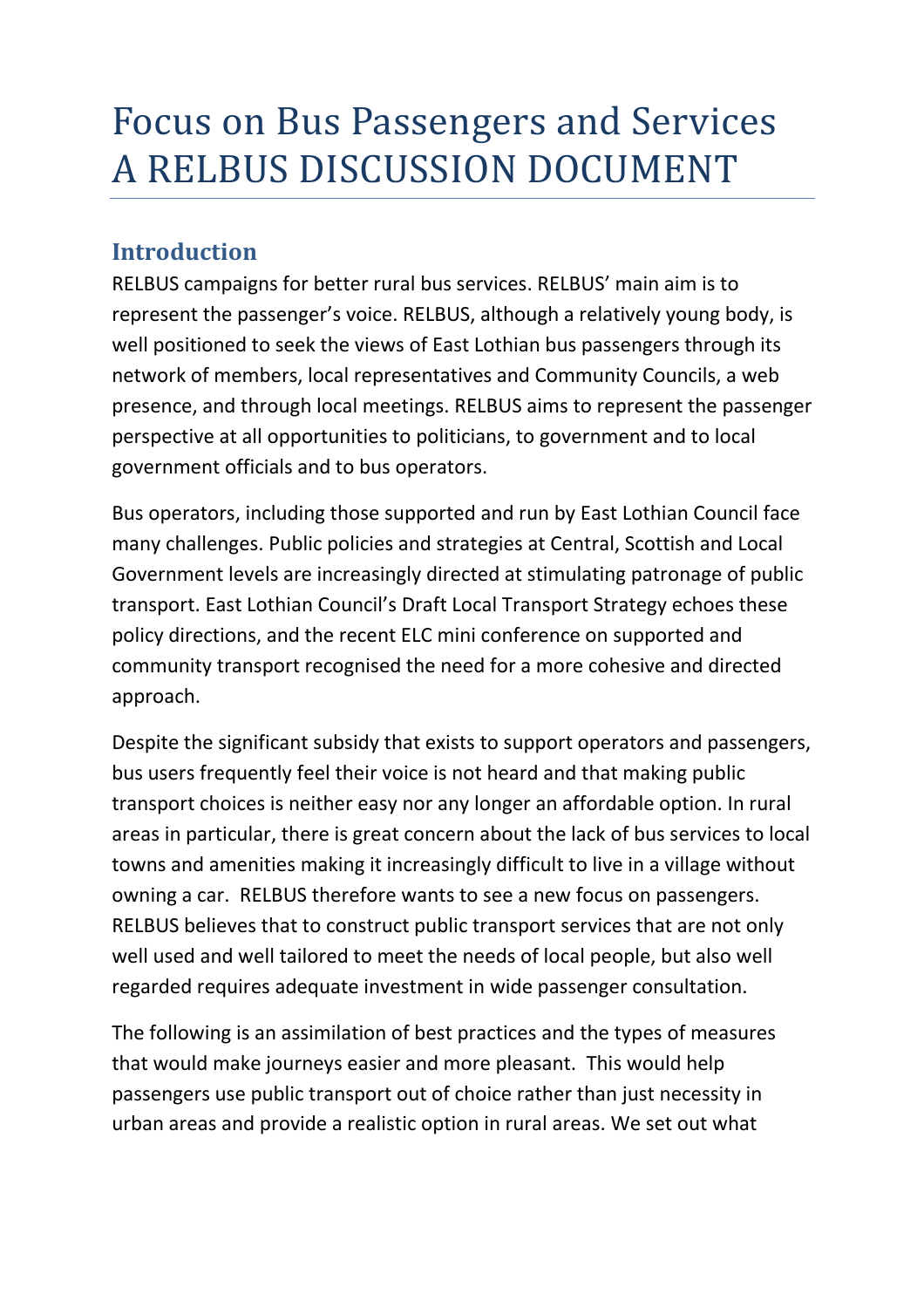RELBUS thinks companies and public authorities should be doing now and in the future.

For more info contact **info@relbus.org.uk** or write to: RELBUS c/o BeGreen, 16 Westport, Dunbar, EH42 1BU.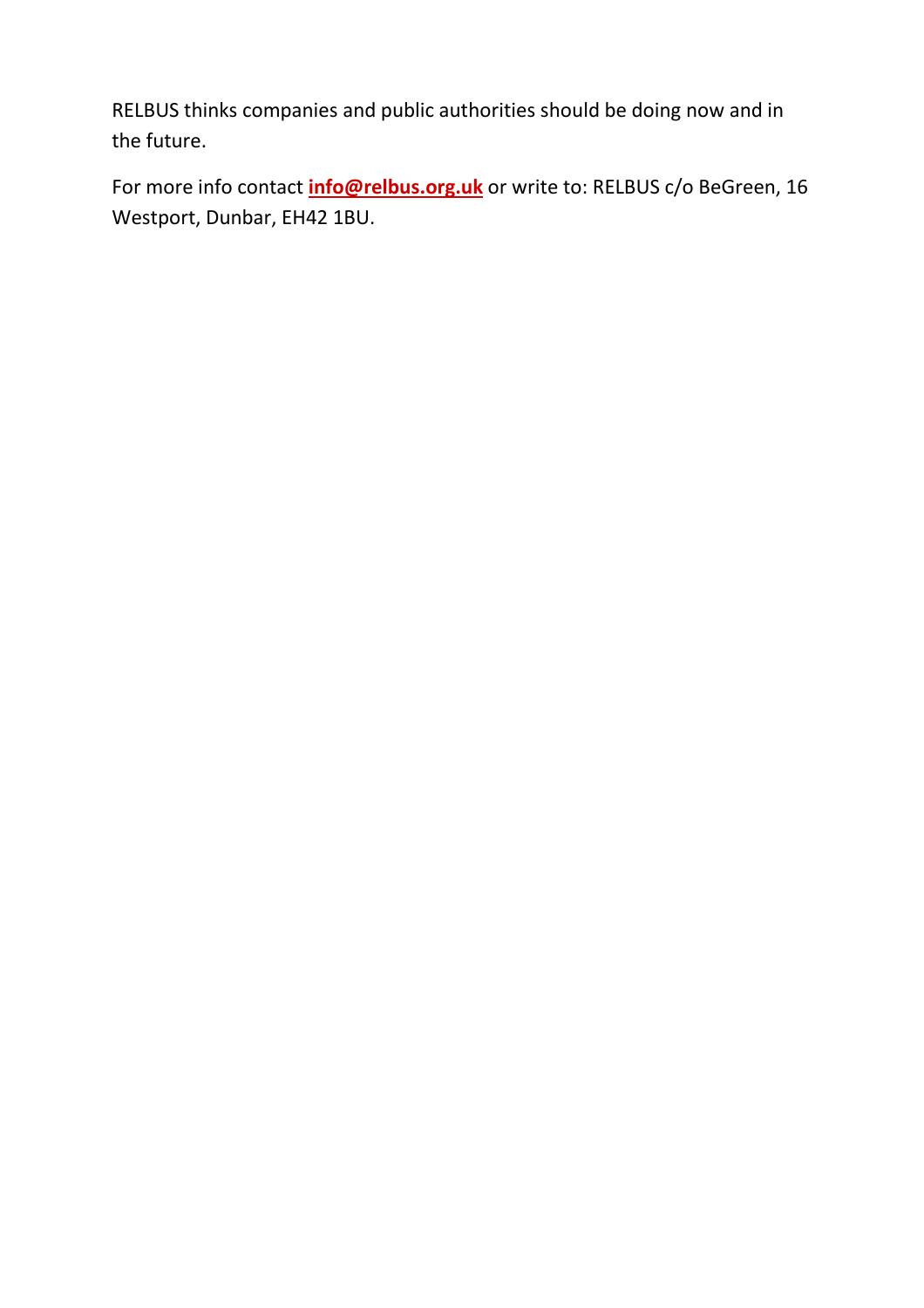## Table of Contents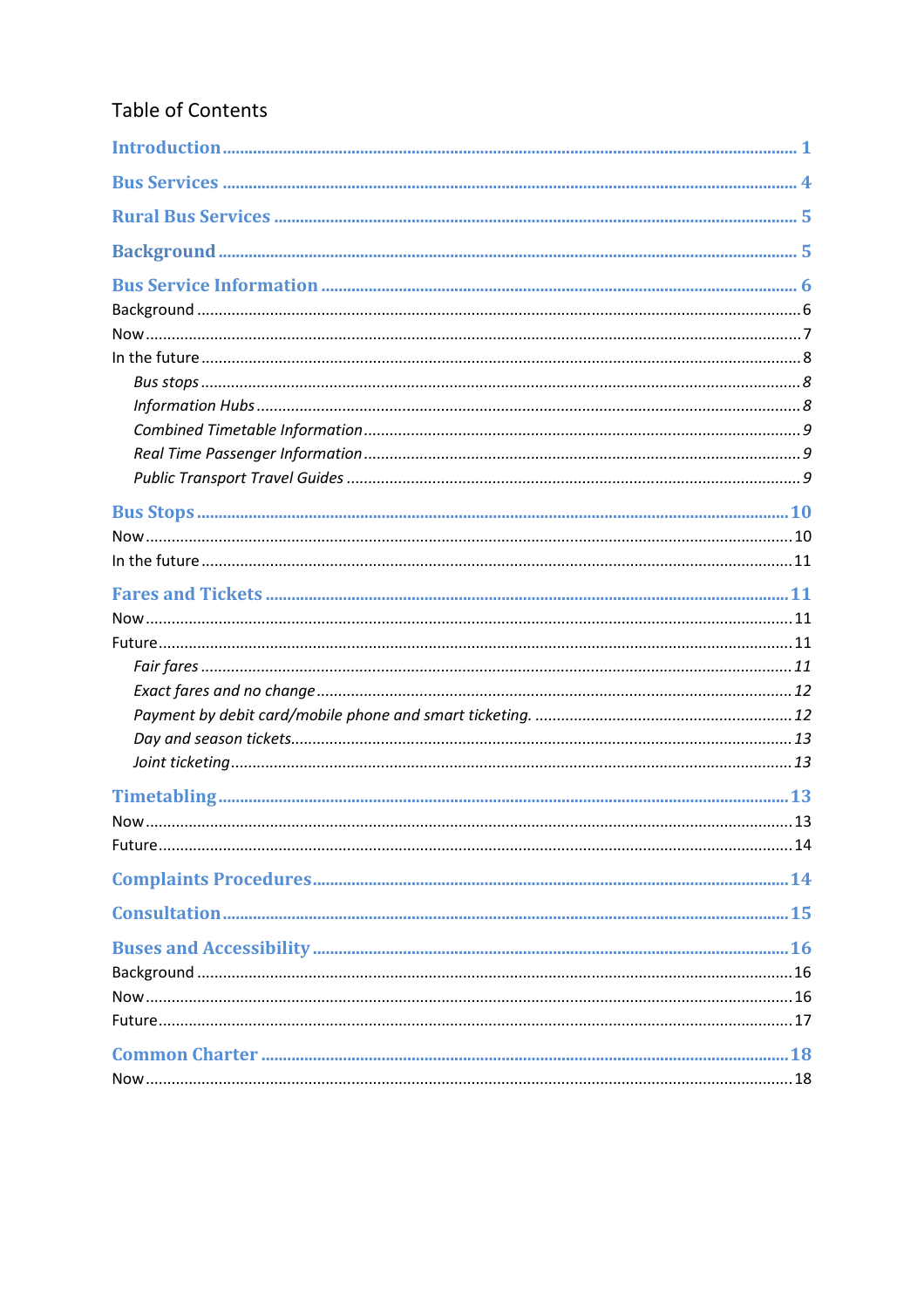# **Bus Services**

There are a number of issues which affect urban and rural passengers alike, such as availability of information, infrastructure such as bus shelters and buses, accessibility and fares. These are issues which, with willing from all, could be addressed fairly quickly and easily. The issue of most concern however, is the current level of bus service provision. Resolving issues relating to service provision is far more complicated due to the number of external factors, and is therefore a longer term aim. Associated with this is the lack of integration between bus services and bus and rail services and poor linkage of towns in East Lothian.

Current legislation means that commercial bus operators alone determine the main routes of the bus network, local authorities have no influence over these services, either routes or pricing, and can only seek to fill in gaps where supported services will not be in competition with commercial services. In East Lothian, this has resulted in patchy coverage with no strategic network of bus routes.

Many areas of England are now seeing co-operation between bus companies; In Sheffield, operators have common ticketing, timetables and routes, and in Oxford bus companies are working together with unified ticketing and coordinated timetables. RELBUS believes that a review of government legislation to encourage greater co-operation between public transport providers in Scotland is overdue.

The use of 'quality partnerships' between local authorities and bus companies to provide services and infrastructure is also becoming more widespread. Under a quality partnership, the local authority agrees to provide particular facilities at specific locations along the routes used by local bus services, and operators of local services who wish to use those facilities agree to provide services of a particular standard. For example, a local authority could invest in traffic management schemes that give buses priority and/or in better bus stations, shelters and other facilities for passengers, and in return, bus operators would invest in higher quality services, including new vehicles and/or routes and staff training. Often too there are concerted efforts to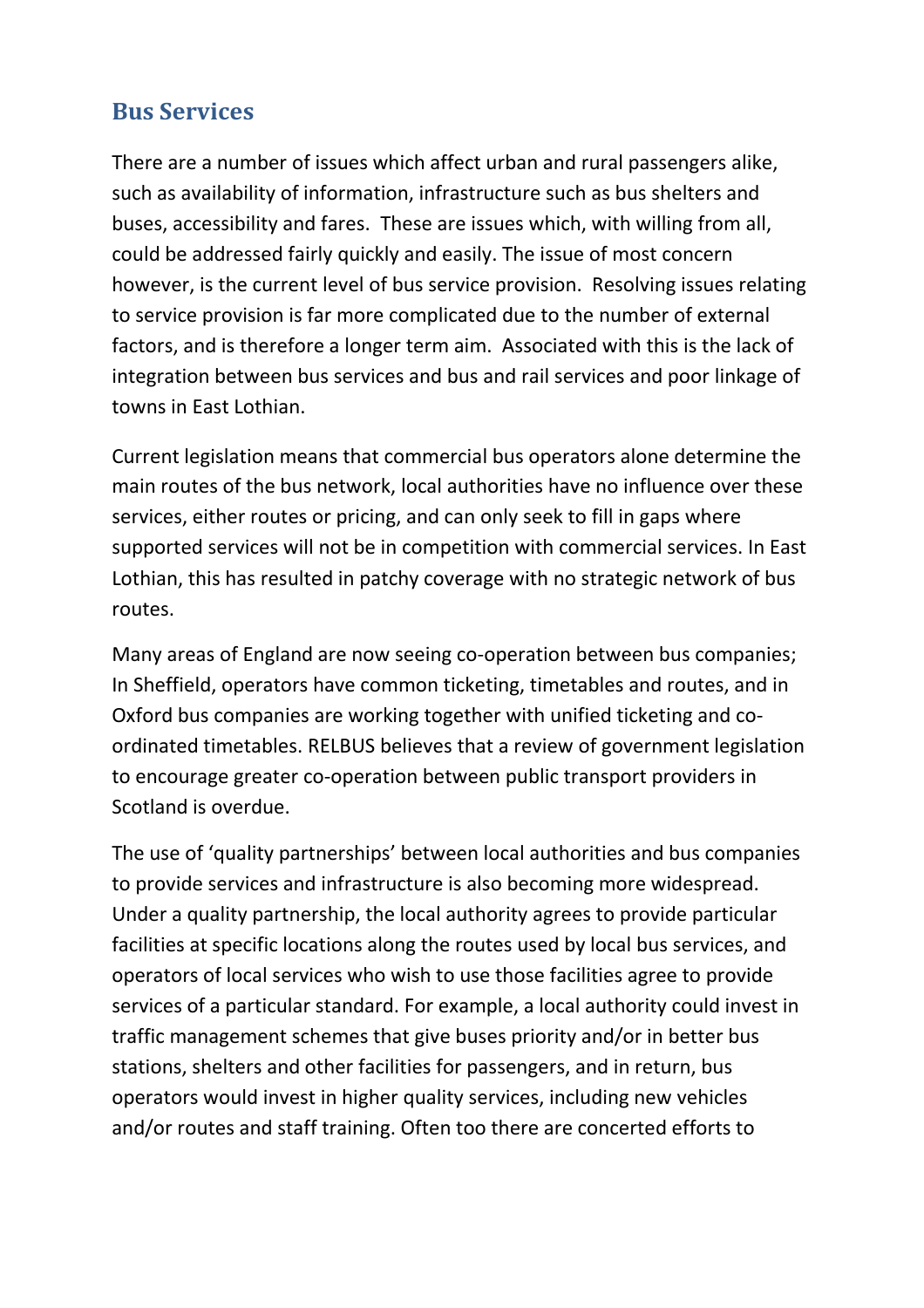improve passenger information, covering both timetables - how the buses ought to run - and information on how they actually are running.

### **In the future**

RELBUS would like to see more co-operation between bus companies and the introduction of quality partnerships in East Lothian. By working together to provide a reliable, more frequent and co-ordinated network of routes throughout East Lothian, bus patronage would increase. Links between commercial and non-commercial services and bus and train services must be established to create a fully integrated public transport system which connects rural areas to main bus and train interchange facilities and provides a network of routes connecting all main towns in East Lothian.

# **Rural Bus Services**

#### **Background**

The current level of rural bus services gives a great deal of cause for concern. Existing Government legislation frustrates innovation and is not suited to rural areas. Commercial bus operators are free to pick which services they see fit to run, unsurprisingly choosing those that appear to be the most profitable. Councils can only attempt to fill in the gaps. Many villagers are feeling increasingly isolated; rural settlements are seeing their bus services reduced or withdrawn to a level which makes it impossible to live there without access to a car, yet housing development in rural areas continues, including social housing, without adequate bus provision.

#### **Now**

RELBUS believes that the time has come to look at innovative ideas for rural bus services, including the following:-

- Community owned and run local minibus services
- Volunteer drivers
- Demand responsive transport and bus stops
- Greater use of ELC green buses and school services
- Regular services connecting villages to local towns (hub and spoke)
- Connectivity between supported and commercial services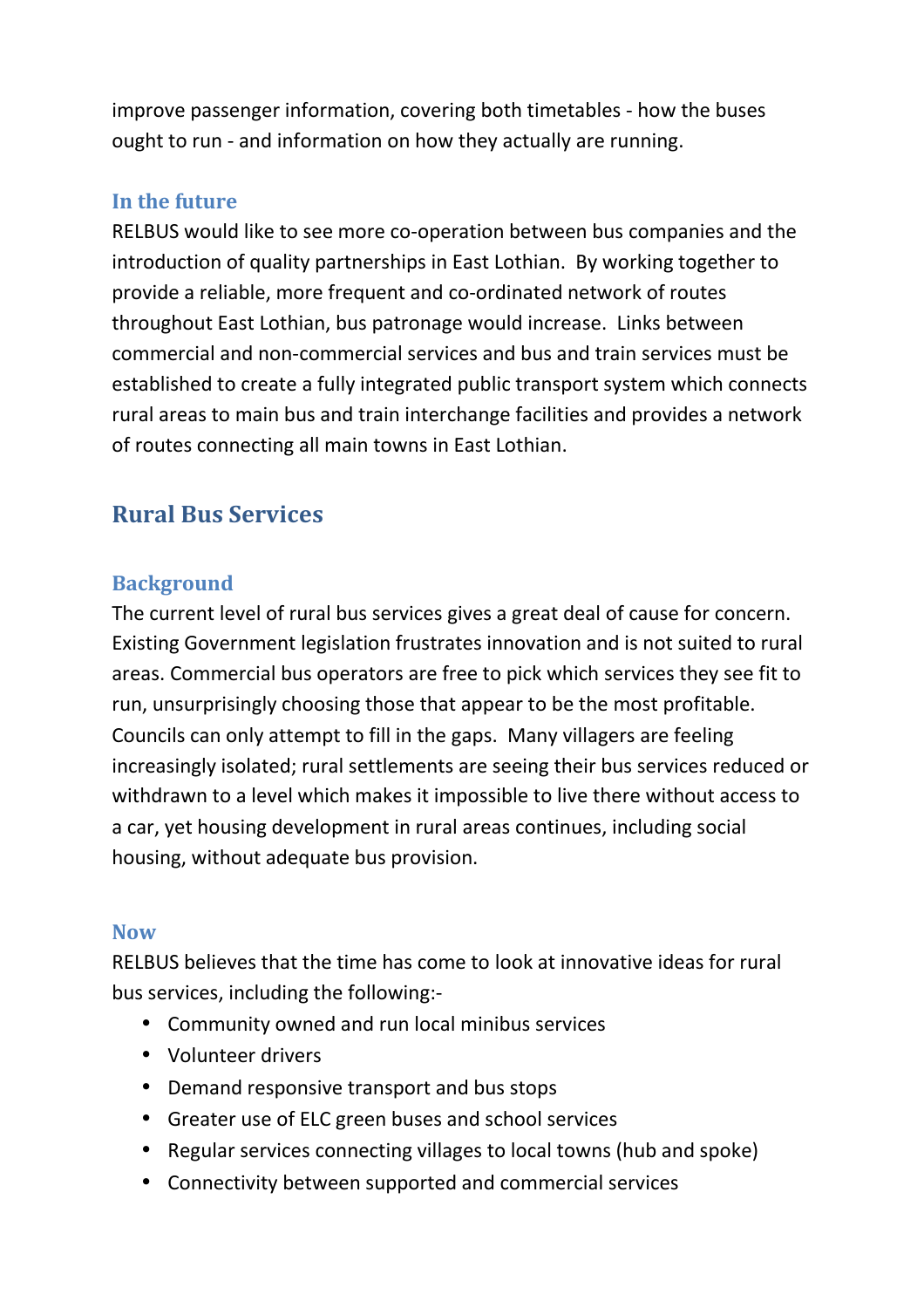- Alternative ways to use ELC subsidies
- Co-operation between bus operators and ELC to provide a service which meets the needs of rural bus passengers
- Greater use of voluntary sector vehicles
- Re-introduction of the Post Bus or similar

RELBUS recognises that service issues such as these take a long time and a great deal of effort and co-operation to resolve. However, they have to be addressed to maintain the sustainability of rural living.

## **In the future**

There will be a network of reliable rural services based on the hub and spoke model linking villages to larger towns, amenities and longer distance public transport services. In addition, the hubs will be connected by a strategic network, possibly using large vehicle express services. The rural services will be tailored towards the communities they serve, using minibuses, school buses and volunteer drivers.

# **Bus Service Information**

## **Background**

Our research suggests that the lack of good information about bus transport choices is an important barrier to people using bus services as a travel option, rather than out of necessity. The problems are compounded on certain routes where multiple operators run services in competition. There is no ELC policy on the provision of harmonised information and therefore there is a glut of information, which users find on the one hand confusing and on the other inadequate.

The future holds considerable promise of improvement, as electronic forms of information take hold. However the diffusion of information via the internet and mobile applications is not as wide as it could be and the quality of the services does not compare with those available for rail users. Many bus users do not have access to the internet so paper timetables which are easy to use and obtain will be the primary source of information in the near future.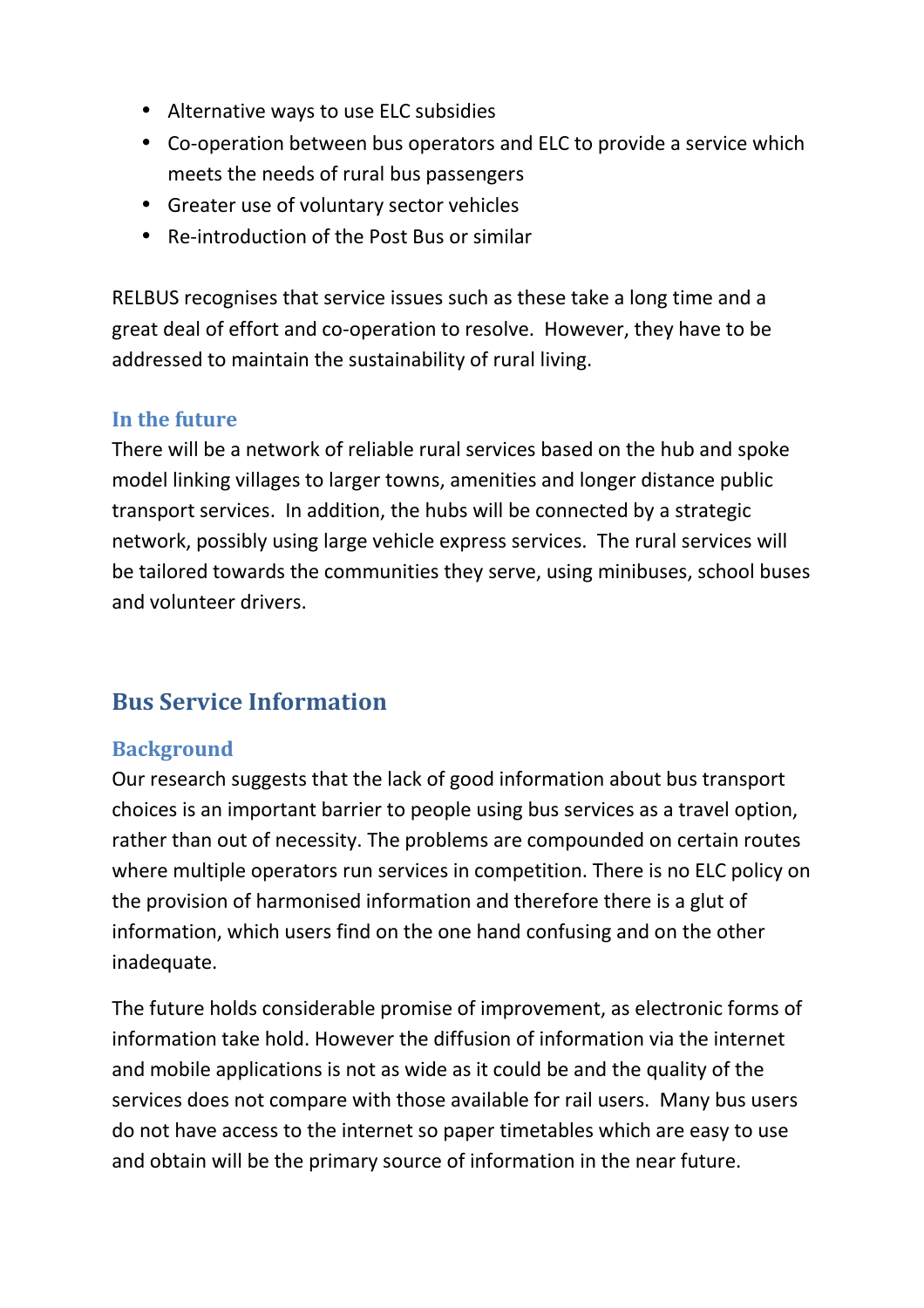## **Now**

RELBUS believes that all bus operators should provide up to date and accurate information about their services as a minimum:-

- Clear and easy to read timetables
- Maps showing routes
- Schematic maps showing connections
- Fare information
- Information about special fare deals
- Accessibility of services to passengers with mobility requirements
- Information about changes to services, permanent or temporary

All timetables and timetable leaflets for all local services should be easily accessible through a range of outlets, situated close to where people are travelling from (e.g. a local shop in a small community that has reasonable opening hours). These outlets should display recognisable advertisements and be listed on the ELC website. Timetables should be clear and easy to understand and should also take into account the needs of partially sighted users.

Printed information should also carry an *Effective From* date, and all information about changes to services should be distributed to outlets well before the start date.

Important information such as the 'No Change' policies should also be displayed on relevant timetables, together with useful or indicative information about fares to major destinations.

It is not reasonable to expect passengers to have the correct fare if that information is not displayed prominently.

The above should be available from:-

- Bus stops
- Leaflet dispensers on buses
- Local outlets such as tourist information offices, council offices, job centres, doctors surgeries, libraries and High Street shops located near major bus stops or community based organisations
- Bus Operator's websites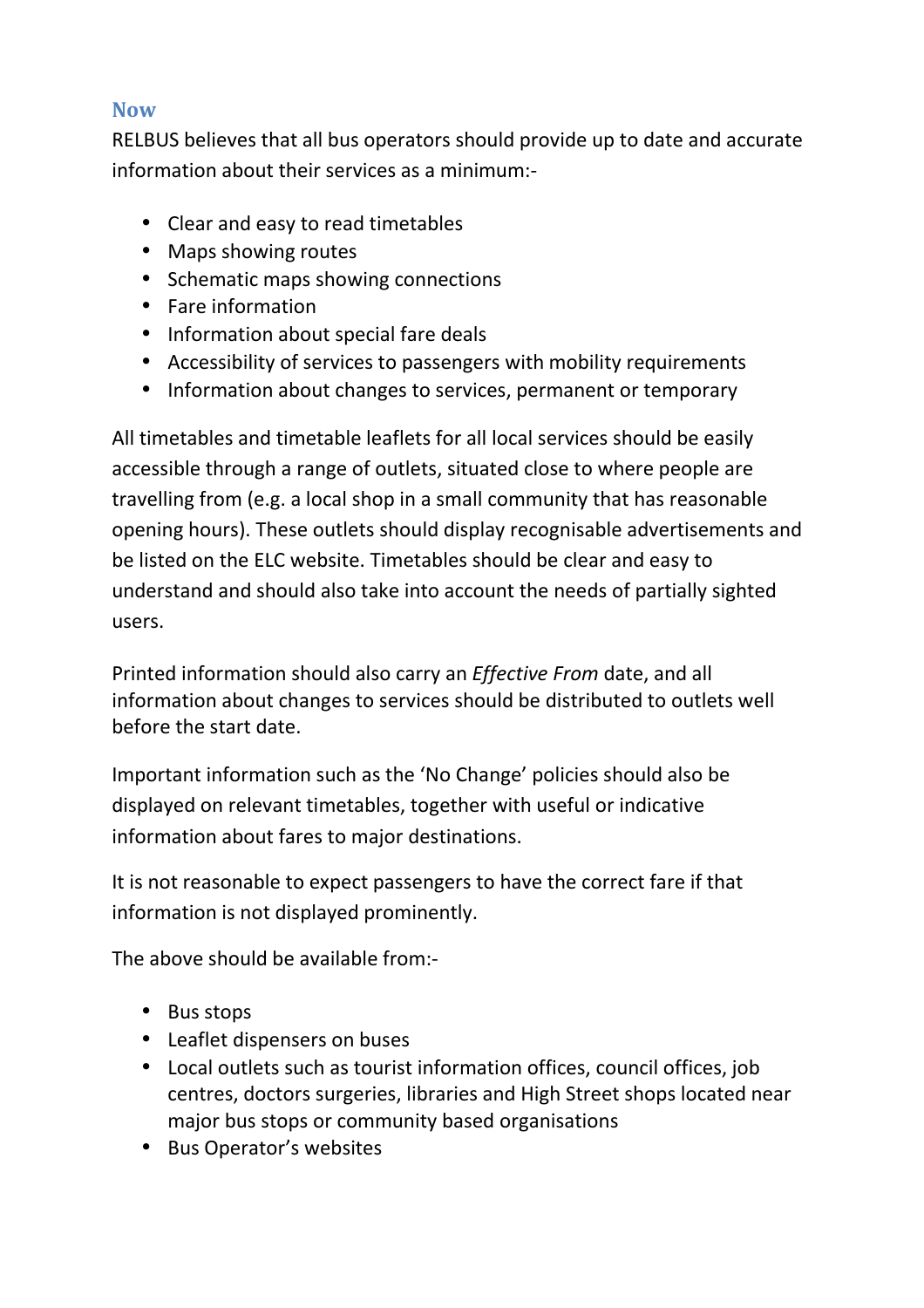- Telephone enquiry services provided by the Bus Operators, which should be open during bus operating hours (??). A common out of office hours enquiry service could be jointly funded by all bus operators
- Independent travel advice websites such as Traveline Scotland
- Secondary schools and further information establishments
- Mobile phone TXT services and Apps

## **In the future**

#### *Bus stops*

Major stops display QR (Quick Response) coded information. This is a bar code which is readable by mobile phones, enabling the user to link quickly to the bus operator's website. It would be useful to explore best practices in this area.

Major and certain other well-used bus stops (e.g. in East Linton) should have combined standardised timetables in the East Lothian Council area livery.

#### *Information Hubs*

There are no bus stations in East Lothian. Bus stations offer a variety of benefits: Protection from the elements; a safe and unthreatening shelter for passengers; visible staff on duty to deal with enquiries and problems. Clear and up-to-date information on bus services can be provided. Bus station facilities can include an enquiry/ticket office, open at sensible times and facilities such as toilets.

However, it is unlikely that bus stations will be introduced in East Lothian. As an alternative RELBUS believes that the idea of *Transport Information Hubs*  should be developed for the major settlements in East Lothian. Hubs could display the up to date information covering all the principal public transport routes, including information about bus transfers, bring together public transport options, bus and train, and could include connections for those whose journey begins or ends on foot or by cycle. Hubs could provide shelter, extra security and illumination, cycle parking and potentially satisfy other functions too such as providing information about local facilities and tourist information.

Maps showing bus routes and estimates of travel time and bus frequency would also be required. These hubs should also provide useful information about connecting services to major destinations in adjoining areas not served by direct routes, including information about walking and cycling.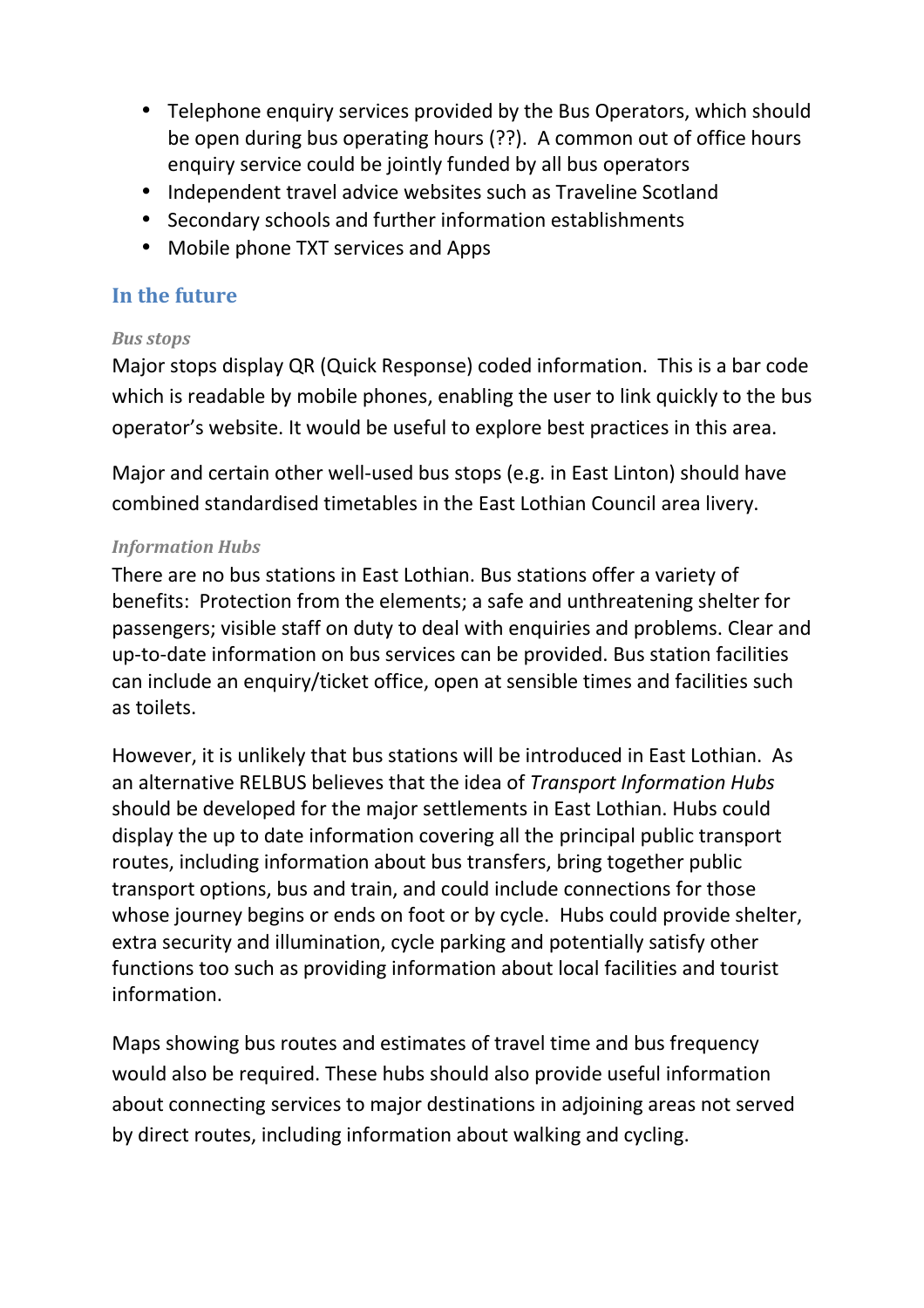This assumes some co-ordination with bus and train operators, and walking and cycling groups, but which could be overseen by ELC or a partnership project board.

#### *Combined Timetable Information*

RELBUS would like to see greater emphasis on producing combined timetables, which list all services serving particular destinations. There is considerable demand by passengers to see all available options and collaboration and cooperation between Bus Operators could encourage greater bus use by providing services which complement each other and provide an attractive service as a whole.

We understand operators' reluctance to promote competing services, but we are aware that in other areas some operators already include competing services in their timetable books, (and according to Bus Users UK have done so for many years.) By showing the full range of travel opportunities available bus users are less likely to be dissuaded from using the bus if the return journey is available at a time that suits them.

#### *Real Time Passenger Information*

Real Time Passenger Information (RTPI) plans for East Lothian remain at an early stage. RELBUS understands that the costs of RTPI fixed infrastructure are considerable and supports efforts to site (less expensive) display screens in shop windows and coffee shops, e.g. near or at a major terminus or principal High Street bus stop or interchange point; and efforts to provide information by mobile telephony.

Real Time Information must be just that, rather than simply detailing scheduled departure times (though in the absence of other information this would be a good place to start.)

Displays are often provided in urban situations, where frequencies are high, but this information would be considerably more valuable on rural or interurban routes, where frequencies can be low and where passengers need reassurance a bus is actually coming.

#### *Public Transport Travel Guides*

RELBUS would like to encourage Bus and Train Operators, and ELC to fund the production of a 'Getting around East Lothian' public transport guide with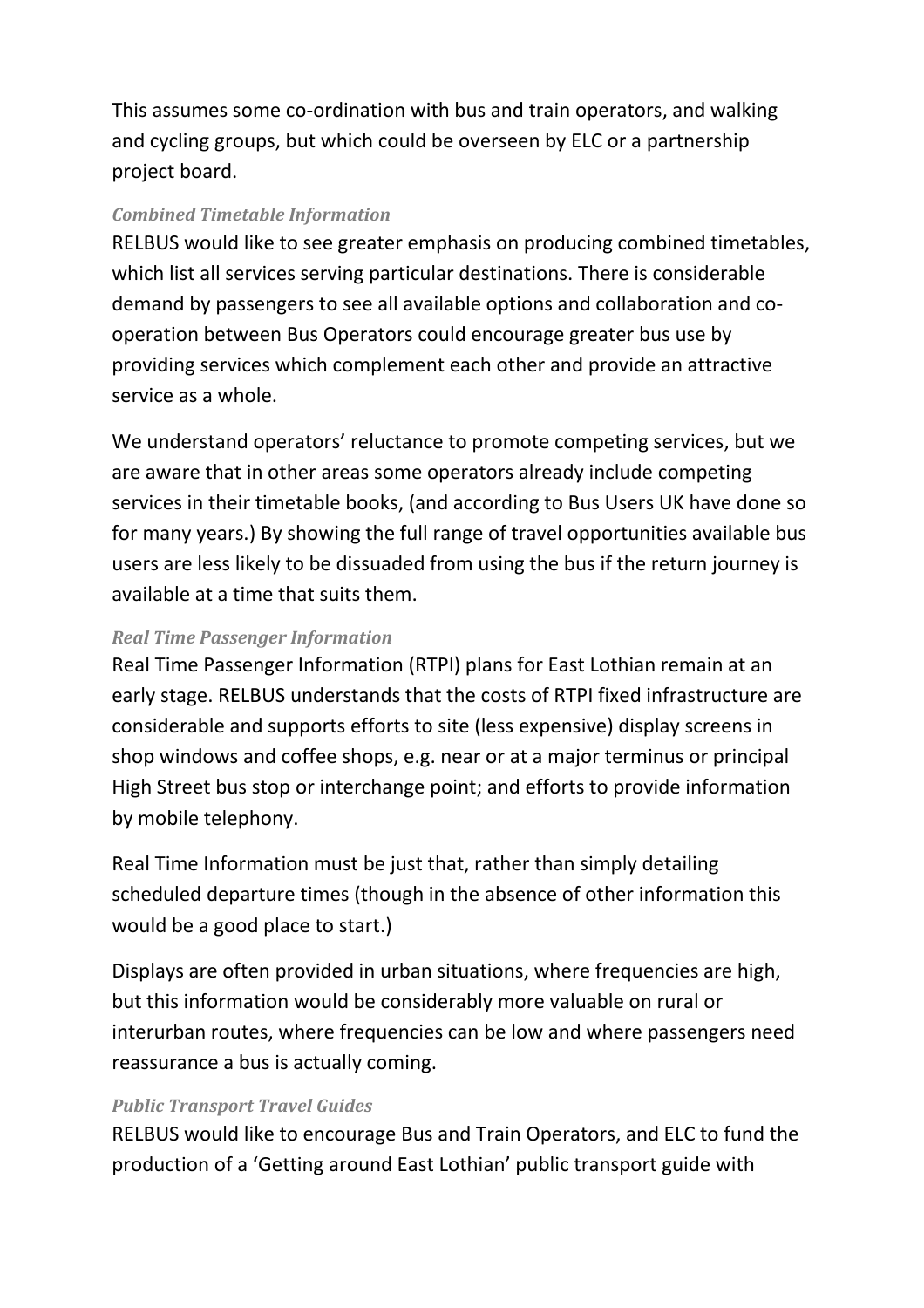detailed insets for all major settlements. This could serve regular travelling public as well as tourism markets. Travel information from major settlements in East Lothian to specific destinations such as *hospitals*, *further education establishments* and *tourist destinations* would be held in one place. The information guide could be paid for through advertising.

This should include a full service list with frequencies, an index to places served, including major visitor attractions and places of interest, service interchange stops, operator details and a list of major timetable outlets.

Park and Ride and modal interchange points should also be highlighted. It is anticipated that this map would be updated and republished at least yearly.

# **Bus Stops**

The passengers journey starts at a bus stop and all too often the infrastructure is to be found wanting. If the timetables are present and up-to-date and also clearly displayed then often the condition of the shelter may be found wanting. Sometimes the infrastructure itself may be older, but some newer infrastructure has not withstood the vagaries of time so well. Poor hygiene is a problem for certain stops, with both the building, and pavements inside and out unappealing or foul smelling.

RELBUS supports Sustaining Dunbar's project to carry out a wider survey of the condition of bus stops around East Lothian.

## **Now**

The minimum standard should be:-

- A clean bus stop where passengers can wait without fear for personal safety
- Up to date bus timetables which can be easily read during operating hours
- Bus stop location plates and SMS identification number

ELC should police and enforce the obligation that operators' timetables and related information at bus stops is clear and up to date.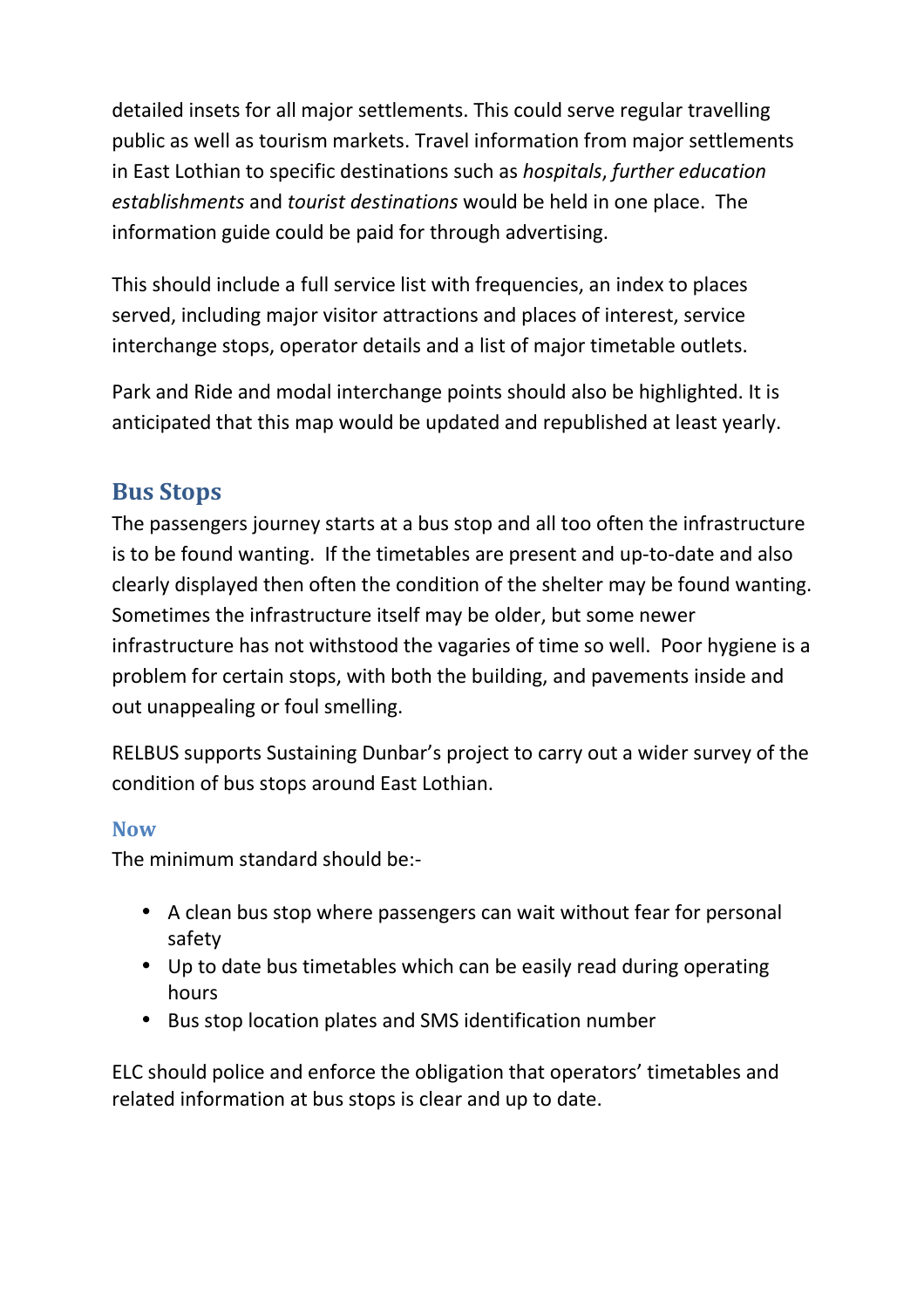## **In the future**

RELBUS supports the work of Sustaining Dunbar on the 'adopt a bus stop' project, which has seen the ELC open up displays to additional useful travel information alongside community information.

Opening up community bus stops to displaying wider information about what is going on or is available in the community could encourage people and local groups to take greater pride in the infrastructure and help to police issues such as cleanliness and timetable quality. In the future we would like to see:-

- Combined timetables, with a uniform East Lothian livery
- Bus stops which enable bus services to be accessible to all. These should be well-designed and subject to strict parking regulations
- Clearer naming conventions and indications of direction of travel
- Adequate levels of lighting at stops to ensure that timetables can be read
- Restrictions on unnecessary idling, (apparently is enforceable in Edinburgh)
- Resident and bus user consultation & approval of new stop locations

# **Fares and Tickets**

## **Now**

Bus operators should provide summary fare information on their own timetables, all major stops, and on all their websites. As a minimum, this should state the cost of adult and single fares to major destinations.

Bus operators should also provide information about their special fare deals.

This information should be available on the bus operator's websites and provided in the form of printed material to all main timetable outlets and displayed at bus stops where practical.

## **Future**

#### *Fair fares*

RELBUS believes there a number of ingredients to Fair Fares. Fair Fares need to be competitive as well as affordable. Innovative fare payment methods and ticketing approaches are required. 'Rewards' for regular passengers are also desirable. There is potential to link with other bodies to offer discounts and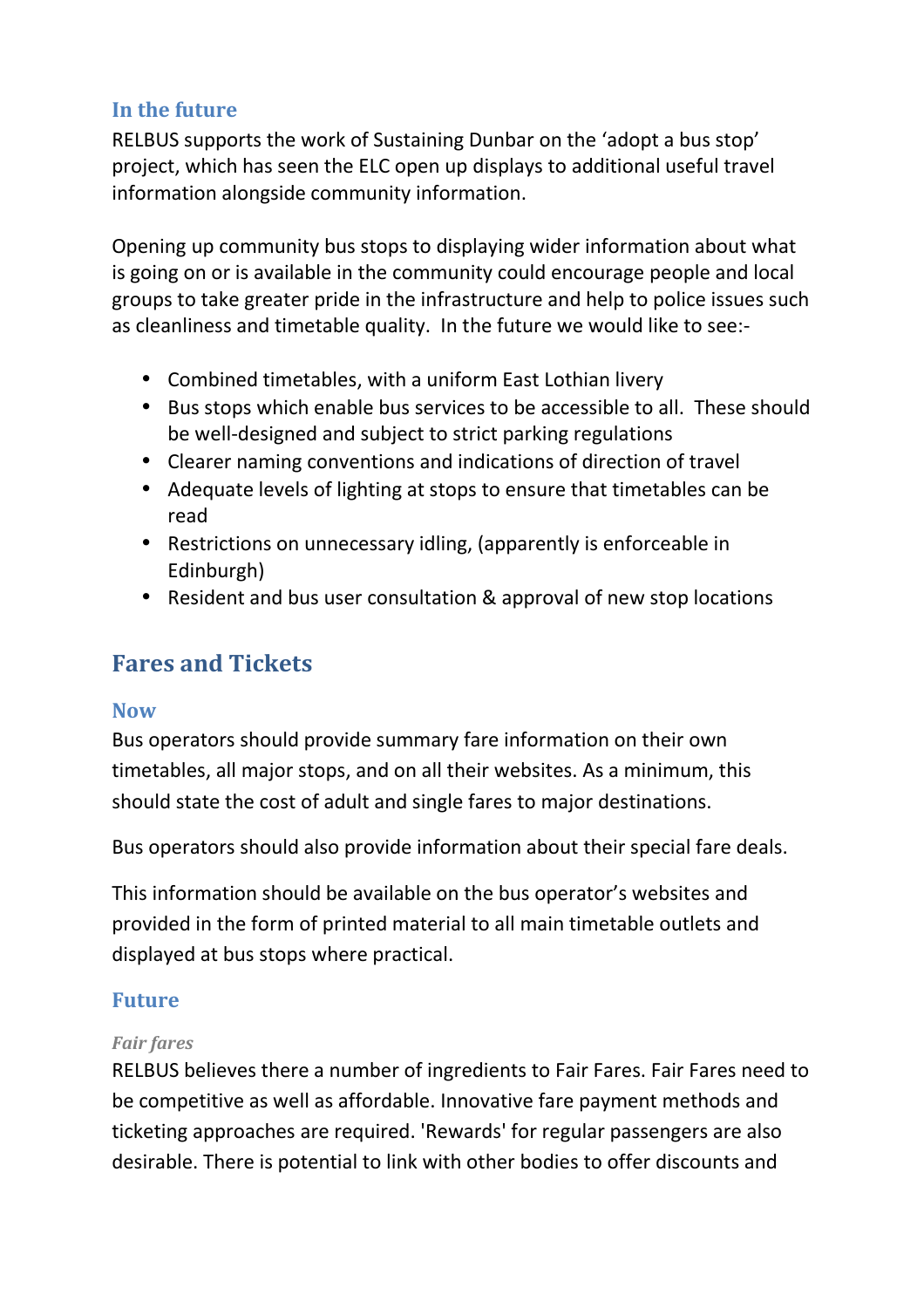encourage sustainable travel e.g. a percentage off the fair price for members of a car club, or holders of a rail season ticket.

Fare levels will always be a source of controversy among passengers, and while BUS USERS UK recognises the importance of viable bus services, it continues to campaign for affordable fares to ensure that bus travel remains accessible to all sections of the community. This is particularly important for those to whom the bus is the only alternative to not travelling at all.

#### *Exact fares and no change*

Easier fare payment can speed up passenger flow. While exact fare and no change policies can make sense to many regular travellers and can have distinct operational and security benefits, they are perceived as unfair by infrequent travellers and more likely to discourage than encourage regular bus use.

RELBUS believes that exact fare schemes are acceptable when there is a flat fare or the value can be made up from a minimum number of coins, and the information is clearly displayed at all stops.

#### *Multiple ticket purchases*

RELBUS would like to see more operators promote multiple ticket purchases such as '10 tickets for the price of 8' where the tickets can be used over a period of time. This not only encourages bus use but removes the barrier of needing to look out cash before boarding the bus (especially in cases where the fare is a matter of mystery).

#### *Payment by debit card/mobile phone and smart ticketing.*

Why not? It would make life easier for passengers. The development of smartcard ticketing is simplifying payment and developments in various parts of the country are being closely watched, but the ability to purchase tickets at outlets before boarding – commonplace in Europe - is also highly desirable.

 The Scottish Government's long term aim is "that all journeys on Scotland's bus, rail, ferry, subway and tram networks can be accessed using some form of smart ticketing or payment". All of Scotland's buses are equipped with smart card readers and it is envisaged that future ticket machines will be capable of reading debit cards.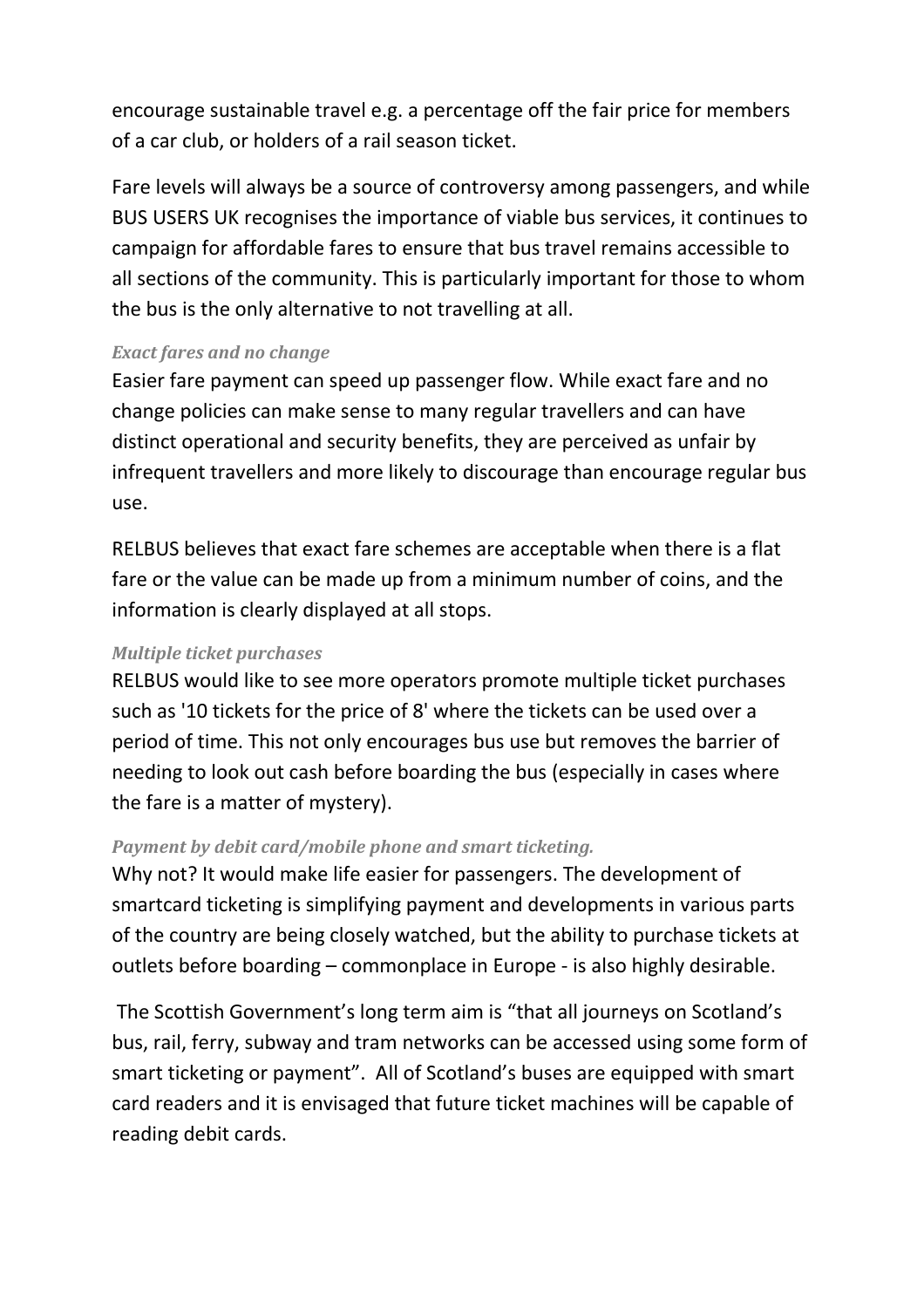#### *Day and season tickets*

RELBUS would like to see the greater use of Day Tickets and Season Tickets, sold by the driver or at selected outlets, which allow unlimited travel. Books of prepaid tickets should be available for journeys to major destinations from local outlets such as those outlined in Section 2. Bus Service Information.

#### *Joint ticketing*

Passengers don't always distinguish between operators and cannot always understand why a ticket bought from one operator, should not be accepted by another if it is serving the same route.

Operators are often reluctant to provide opportunities for joint ticketing with other bus operators or rail services.

Operators may cite uncertainty about the response of the competition authorities as the reason, but particularly where service frequencies are poor, in the evenings and on Sundays, such availability would be invaluable for passengers.

# **Timetabling**

#### **Now**

RELBUS recognises that punctuality and reliability are sometimes out of the control of the bus operator.

Companies should aim to provide

- a punctual service
- a reliable service
- as far as practical information on known delays
- compensation for passengers who inconvenienced by lengthy delays

Punctuality is important on all bus routes, whether frequent urban services or occasional rural services. Bus companies can do little when buses are caught up in situations beyond their control, but could do more to keep passengers informed of the reasons for delays. For example Prentice Buses are to be commended for making use of Twitter to keep passengers informed of the progress of their buses during the severe weather last winter. The use of apps giving information about delays from bus operators should be extended.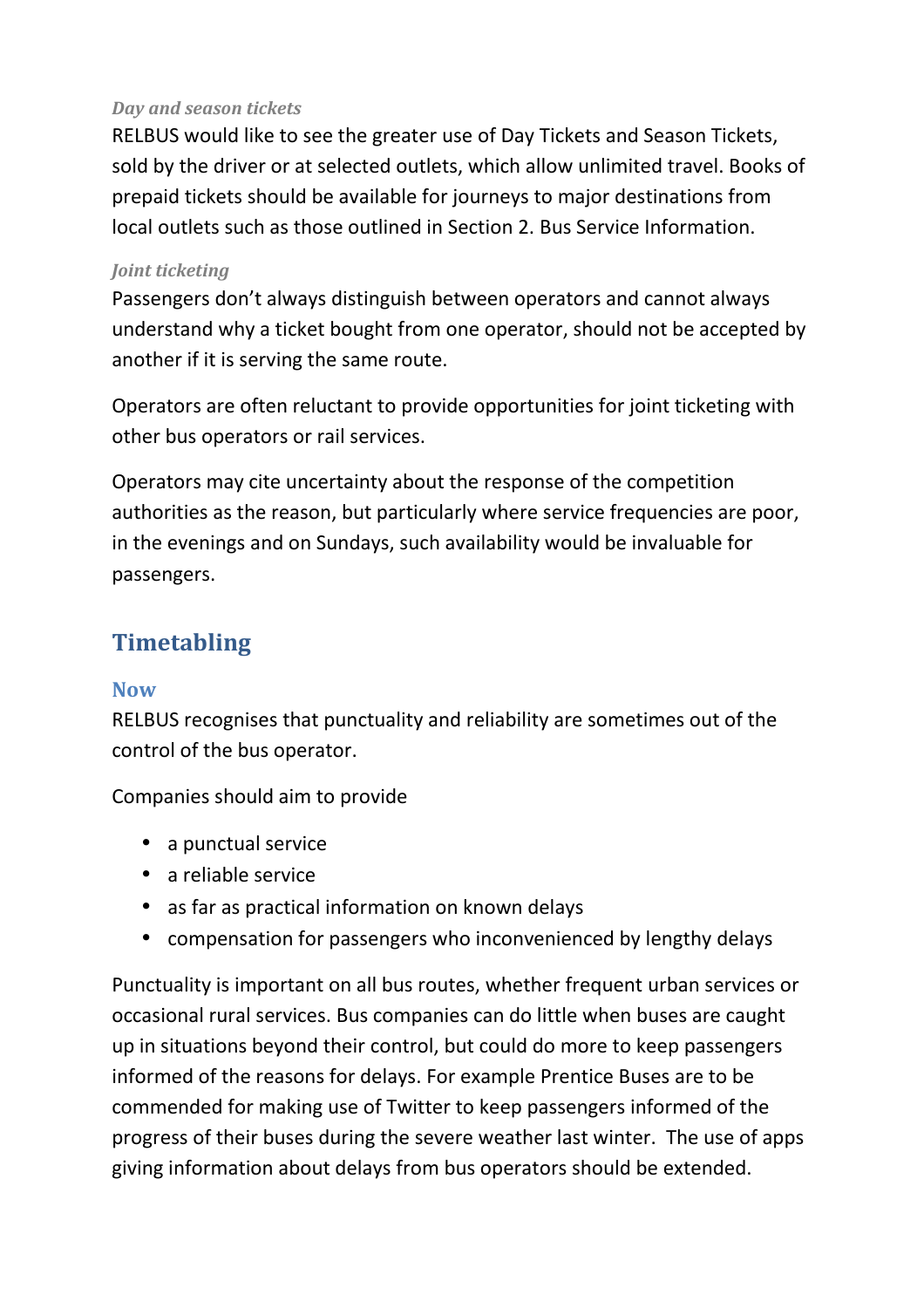Reliability can be affected by external factors, but chronic, predictable and regular unreliability are unacceptable and require speedy service improvements.

Compensation should be offered to passengers in the form of bus ticket vouchers or refunds in the event of delays caused by events within the bus company's control - vehicle breakdown or non-availability, staff absences or shortages.

## **Future**

One award winning company provides a free journey if passengers reach their stop destination more than 20 minutes late.

RELBUS would like to see wider empowerment of drivers to administer refunds on the spot when things go wrong.

# **Complaints Procedures**

After a bus journey, bus users with complaints or suggestions should feel confident that

- complaints will be dealt with promptly and efficiently
- suggestions for service improvements and changes will be considered and acknowledged
- there is an appeal procedure to which they can turn if they feel that their complaint has been handled inadequately by operators

Complaints procedures vary widely between bus companies and many bus users are cynical about the value of complaints processes.

RELBUS believes that representations from passengers can be a valuable source of customer feedback and, if handled in a positive way can help to ensure that problems are investigated properly and addressed.

Trends in complaints should be studied, to alert operators of problems and published regularly.

Companies should publicise Passenger View Scotland, which is set up to deal with appeals from passengers who are dissatisfied with the bus operators'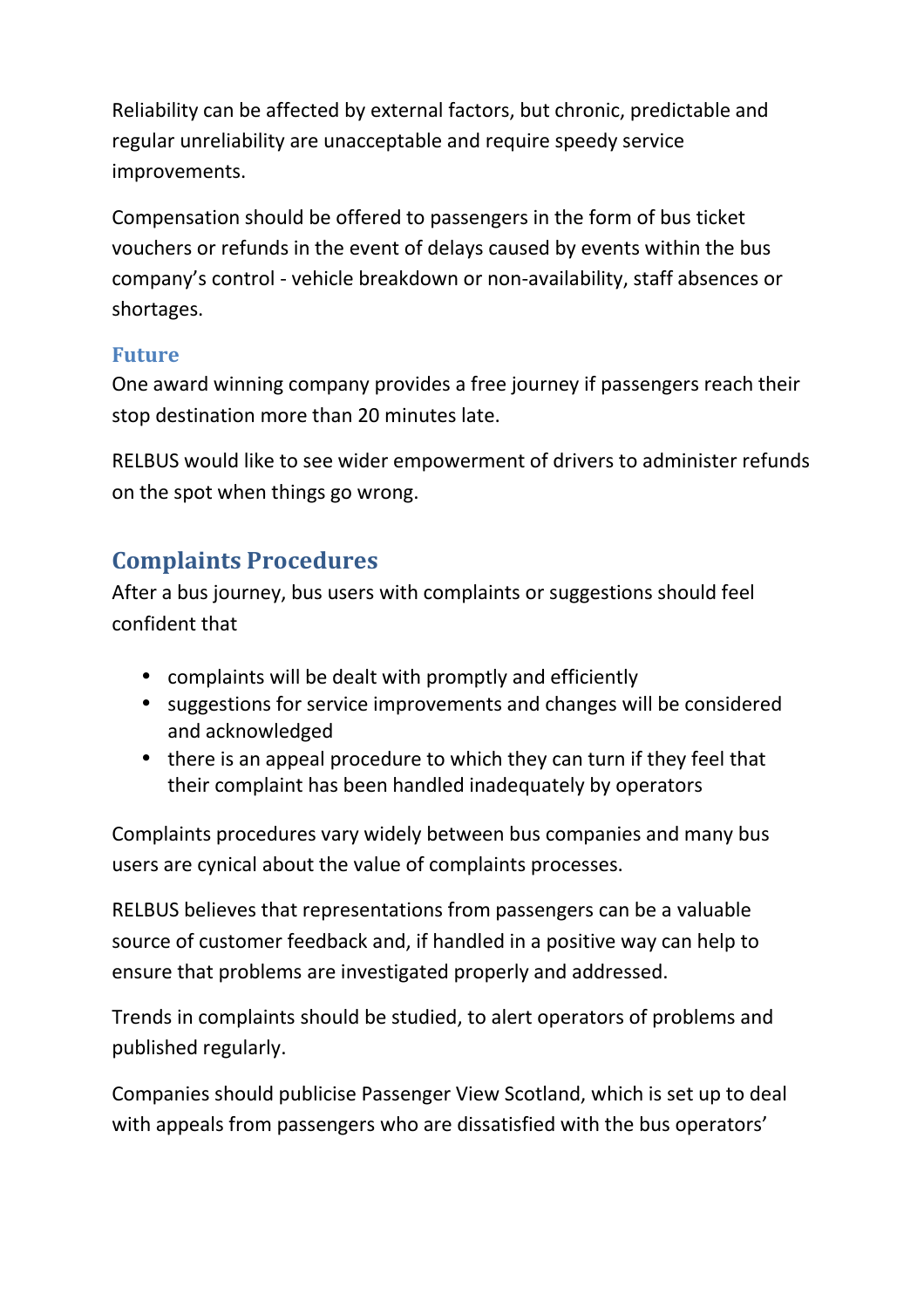responses to their complaints about operational matters (for example - drivers' behaviour, reliability, information provision).

While there is no appeals machinery for commercial issues such as service patterns, frequencies and fares, RELBUS regards the formation of the Local Bus Forum as an important mechanism for registering these sorts of complaints.

# **Consultation**

It is therefore vital that we have a better process for consulting bus users. If the costs of consulting users are shared, there would be benefits to all the operators, not least by the market research it would provide, and to the Local Authority and fewer appeals to Passenger View Scotland.

There should be an additional non-statutory consultation at least every few years, with additional surveys when major changes are planned or ELC is preparing to tender supported services.

Suggestions from bus users should be encouraged. Better mechanisms for coordinating bus user feedback need to be put in place, using online surveys and feedback forms for complaints and compliments.

Suggestions for new services, re-timing and re-routing existing services, improvements to vehicles and the like should be both encouraged — perhaps by notices in buses — and discussed.

RELBUS has found that passengers get very upset about changes to services and the uncertainty that ensues. Lack of information and consultation with users seems to be the common factor.

There should also be more opportunities for passengers to discuss their concerns face-to-face with both bus company managers and local authority officers at Bus Users' Surgeries. Relbus supports the work of BUS USERS UK, which has pioneered work on bus surgeries and follow-up meetings.

RELBUS regards constructive dialogue between passengers and providers as the way forward.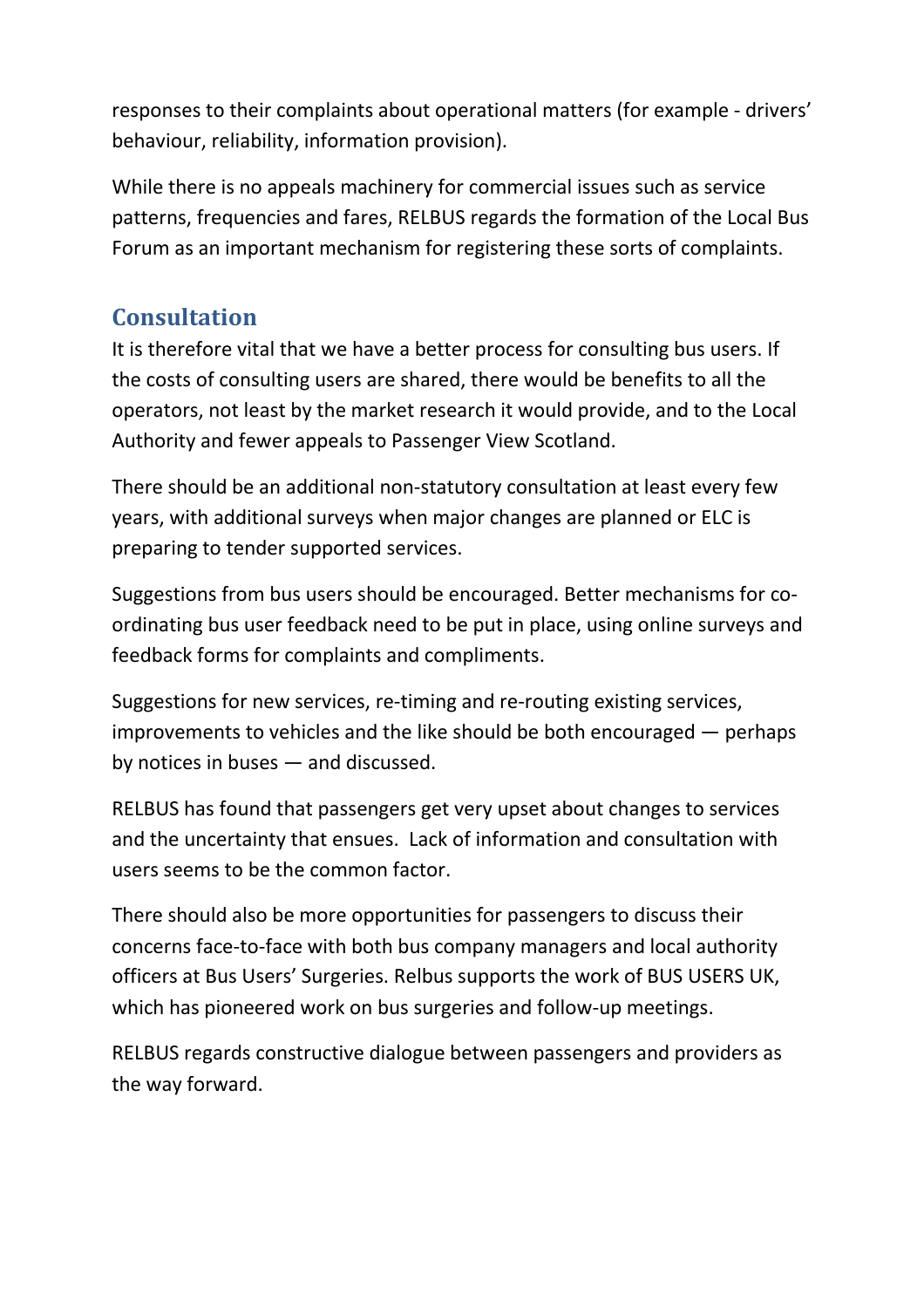# **Buses and Accessibility**

## **Background**

Bus services should be easily identifiable and their destinations and direction of travel obvious. We find that in East Lothian there are many different liveries and certain operators have multiple liveries. This is confusing.

Buses are not always clean nor comfortable and easy to board, though the practice of using coach style buses is hopefully a thing of the past.

However, accessibility will continue to be an issue, for even when a low floor bus is made available drivers who do not or cannot drive close enough to the kerb make it difficult for the less abled. We do not know whether there are many instances of built up / built out pavements to ease alighting for those with buggies, elderly or disabled.

RELBUS finds that general information about the accessibility of bus services to passengers with additional mobility requirements is wanting.

RELBUS has received complaints from members about the attitude of drivers, the public face of the bus operator. Customer care standards need to be maintained and seem to be a more pronounced issue with national operators.

## **Now**

Bus users want buses to be

- clean and fresh
- easy to identify
- easy to board
- easy to move about in
- properly heated and ventilated
- driven thoughtfully
- comfortable

#### And staff to be

- friendly and welcoming
- assist those with mobility problems
- provide useful and helpful information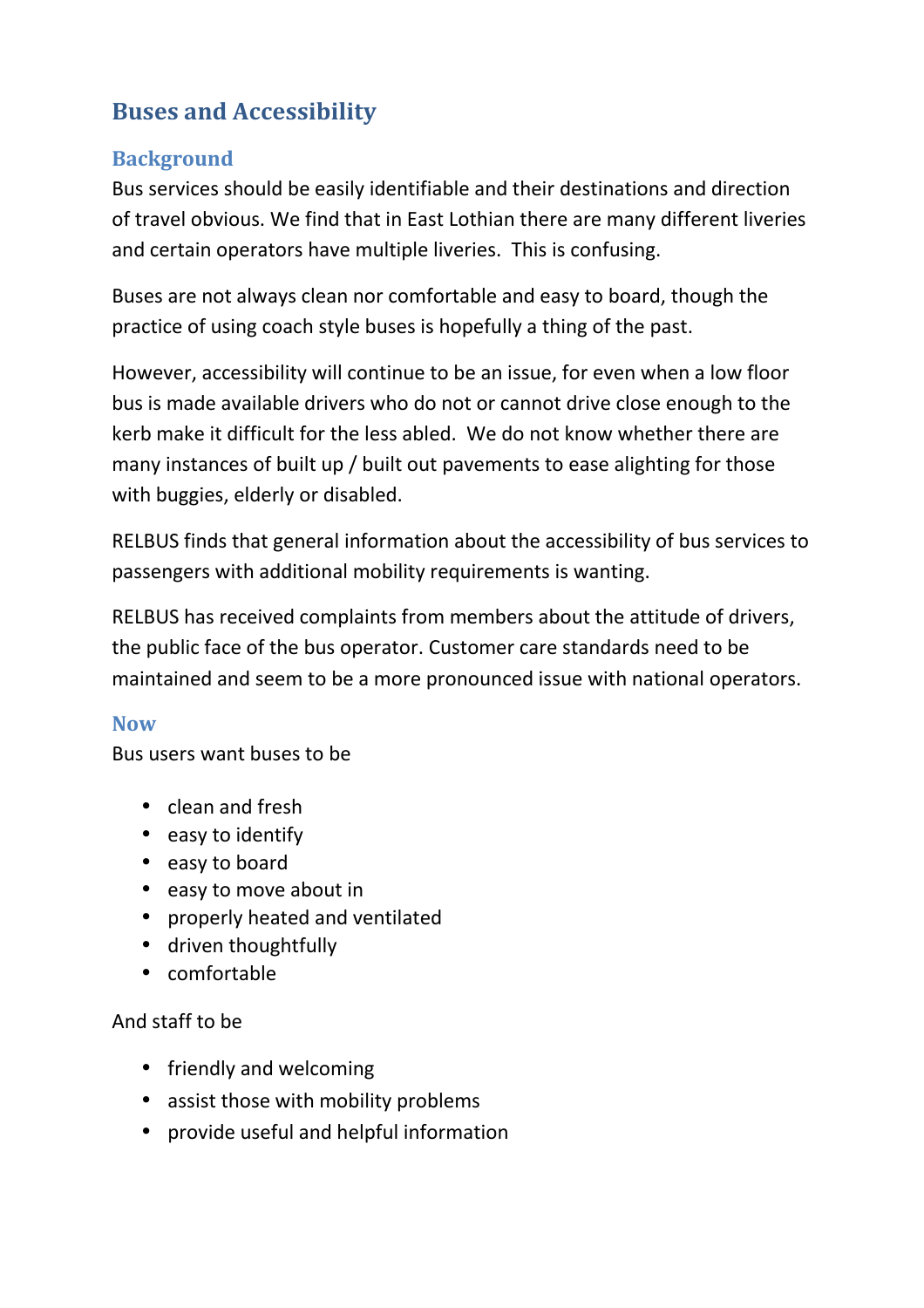Ease of identification is often a problem for users especially where there are a range of liveries. RELBUS would like to see a review of liveries and branding by the bus operators to create easily identifiable routes with local relevance. Possible opportunities for sponsorship and co-operation between local tourism and leisure destinations and bus operators should be identified.

Ease of boarding has improved greatly with the spread of low-floor buses, but the advantages are sometimes lost because illegally parked vehicles restrict access to bus stops, or where drivers make little or no effort to pull up.

Where it proves impossible to provide a service with the same type of bus throughout, journeys operated by low-floor buses should be clearly identified in the timetable and that type of bus should always be available for those journeys.

RELBUS welcomes the provision of proper luggage and buggy space, together with obvious and adequate handholds. Where wheelchair/ buggy space is provided, it should not make it difficult for other passengers to find their seat, especially those who are older or less mobile.

RELBUS would like to see operators making a serious commitment to providing space to carry bikes on their buses in the near future (either inside or outside); making it easier for people to complete their journey by bike is an important element of joining-up our public transport system.

Proper heating and ventilation would appear to be an automatic requirement, yet many complain about inadequately heated buses in the winter months or excessively hot and inadequately ventilated buses in the summer. Older buses mostly fall short of reasonable expectations. Operators should ensure that existing heating and ventilation systems are in full working order and wellmaintained.

Personal safety is a matter of increasing concern for many passengers, and there is often a reluctance to travel later in the evening, or at the end of the school day, or on the upper decks of double-deck buses because of the threat of rowdy, anti-social and sometimes violent behaviour.

## **Future**

Quiet – green – smaller buses that are accessible to all.